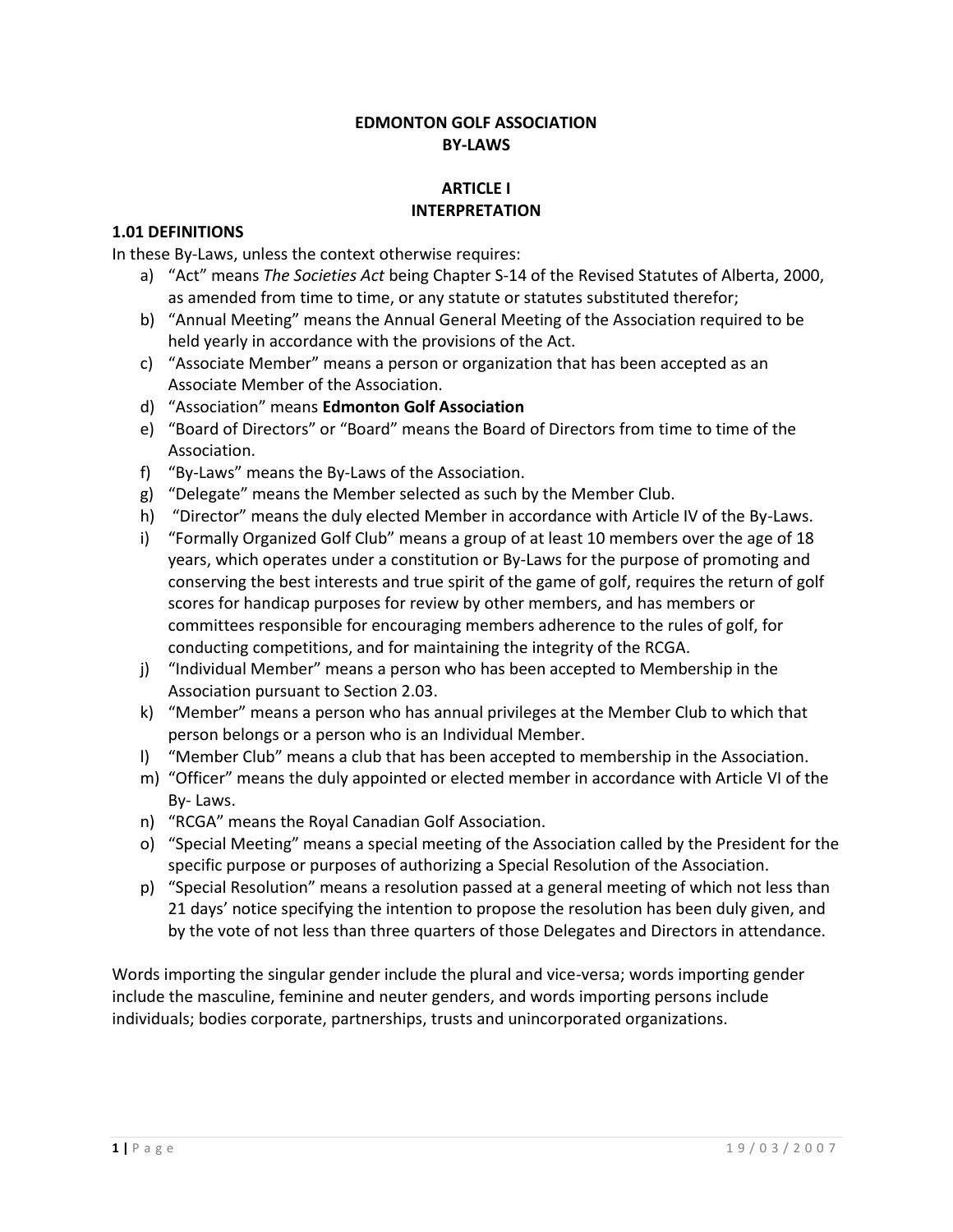## **1.02 HEADINGS**

The headings used throughout these By-Laws are inserted for reference purposes only, and are not to be considered or taken into account in construing the terms or provisions of any Article nor to be deemed in any way to qualify, modify or explain the effect of any such terms or provisions.

## **ARTICLE II MEMBERSHIP**

#### **2.01 MEMBER CLUBS**

Any Formally Organized Golf Club which has regularly appointed officers or has links or Headquarters in the City of Edmonton and District, shall be eligible for membership in the Association upon making written application therefore, subscribing to the conditions of the Association's By-Laws and upon paying the annual dues levied by the Association. Acceptance as a Member Club to the Association is subject to approval of the Board of Directors.

#### **2.02 ASSOCIATE MEMBERS**

Any person, business or organization shall be eligible for membership as an Associate Member in the Association upon making written application, therefore, subscribing to the conditions of the Association's By-Laws and upon paying the annual dues levied by the Association. Acceptance as an Associate Member to the Association is subject to approval of the Board of Directors.

#### **2.03 INDIVIDUAL MEMBERS**

Any individual who resides in the City of Edmonton and District and is not a member of a Member Club shall be eligible for membership as a Member in the Association upon making written application, therefore, subscribing to the conditions of the Association's By-Laws and upon paying the annual dues levied by the Association. Acceptance is subject to approval of the Board of Directors. All Individual Members shall be deemed to be members of the "EGA Public Players Club". The EGA Public Players Club shall be for all purposes, deemed to be a Member Club of the Association.

#### **2.04 MEMBERSHIP DUES**

Membership dues shall be determined by the Board of Directors annually.

#### **2.05 PAYMENT OF MEMBERSHIP DUES**

Each Member Club, Associate Member and Individual Member, shall pay the annual dues to the Association on or before the deadline set by the Board of Directors of the Association from time to time.

#### **2.06 NON-PAYMENT OF MEMBERSHIP DUES**

The Association may suspend a Member Club, Associate Member or Individual Member that has not paid yearly dues if so determined by a majority decision of the Board of Directors of the Association.

#### **2.07 OBLIGATION OFMEMBERS**

All Members, Member Clubs and Associate Members shall be bound by the By-Laws of the Association and the rules and decisions of the Board of Directors and its duly appointed Committees. Except as provided in 2.06, any Member, Member Club or Associate Member refusing or neglecting strict and honourable compliance with the By-Laws, rules or decisions shall be liable to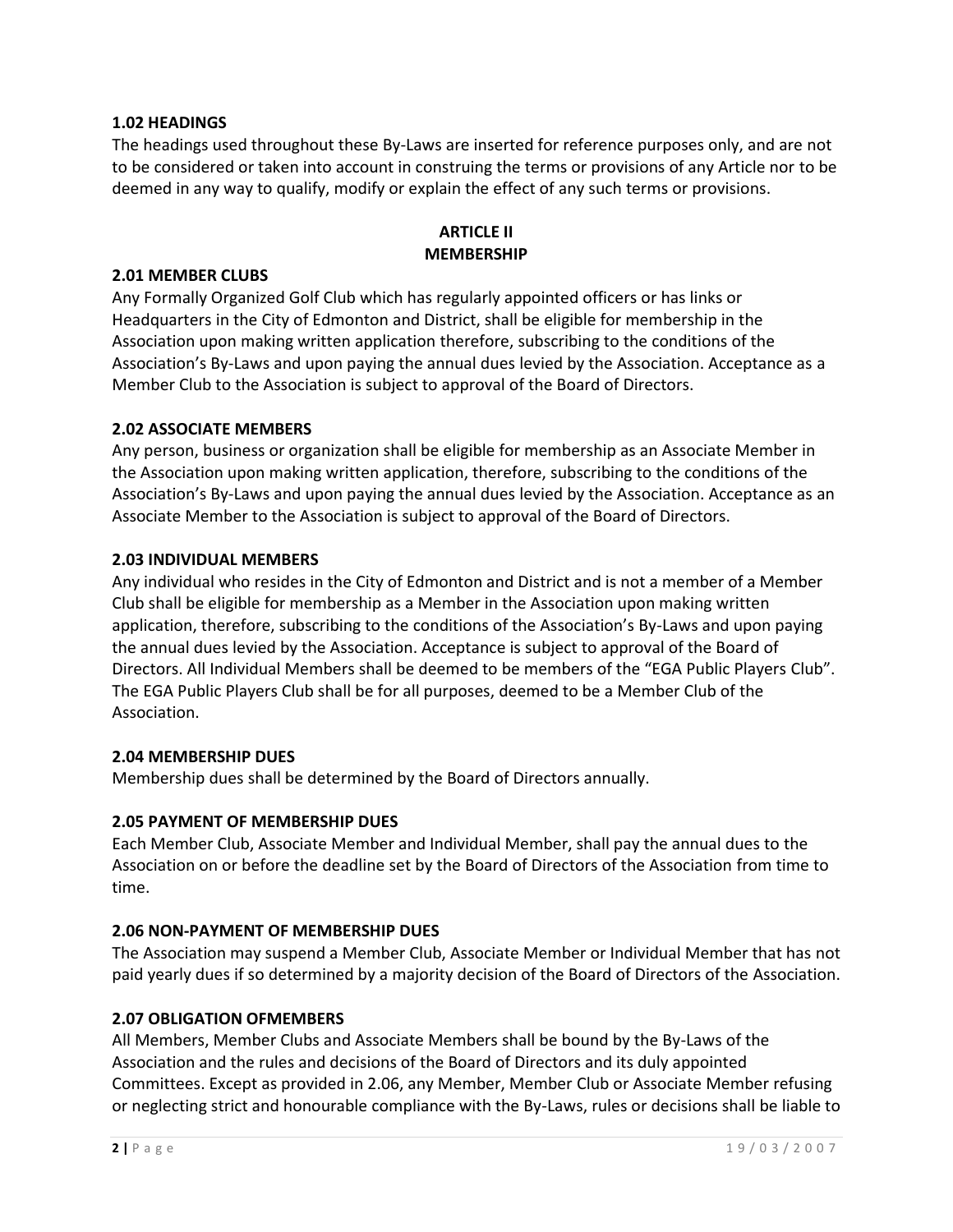suspension or expulsion from membership in the Association if so determined by a two thirds majority vote of the Board of Directors. No Member, Member Club or Associate Member shall be disqualified or deprived of any privilege without due notice, together with full particulars, having been provided, and the Member, Member Club or Associate Member having been given an opportunity to be heard.

### **2.08 APPEAL**

An appeal of a decision with respect to suspension or expulsion of a Member, Member Club or Associate Member may be taken by that Member, Member Club or Associate Member to an Annual or Special Meeting of the Association.

### **2.09 WITHDRAWAL**

A Member, Member Club or Associate Member may withdraw from the Association by written notice given to the Association, provided that the Member, Member Club or Associate Member has given one full year's written notice to the Association of its intention to do so.

## **ARTICLE III MEMBER MEETINGS**

### **3.01 ANNUAL MEETING**

The Annual Meeting of the Association shall be held in each year, at a place and at a time and date to be set by the Board of the Directors. Written notice of such meeting shall be provided to the Individual Members and Member Clubs no later than 21 days prior to the date of the meeting. In the event a Special Resolution is to be considered at the Annual Meeting the Notice of such meeting shall include the proposed wording of the Special Resolution.

#### **3.02 DELEGATES**

Each Member Club in good standing shall have the right to be represented by three Delegates, one who shall represent the Men's Golf category, one who shall represent the Ladies' Golf category and one who shall represent the Junior Golf category and who shall be 18 years of age or over, and Members of their Member Club.

#### **3.03 SPECIAL MEETINGS**

The President shall call a Special Meeting of the association upon the written request of at least 10% of the Member Clubs, within 15 days of such request being received. At such meetings, no other business shall be transacted than that for which the meeting has been called, and such business shall be specified in a notice together with the form of Special Resolution to be considered, which shall be sent to the Member Clubs at least 21 days before the time appointed for the meeting. Any such meeting shall be held no later than 36 days from the date the written request is received.

## **3.04 QUORUM**

At the Annual Meeting or Special Meeting, 10 Delegates shall constitute a quorum.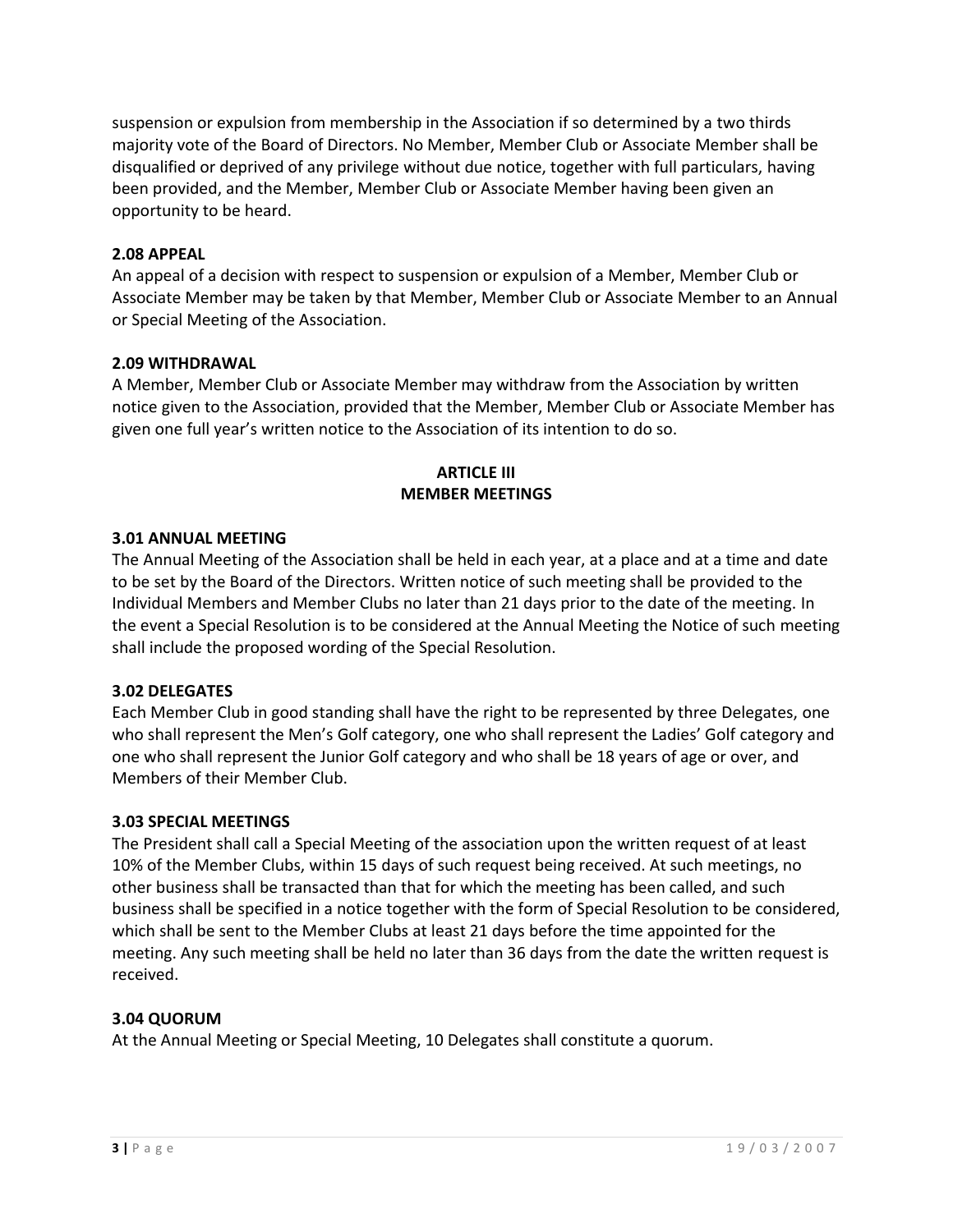## **3.05 ATTENDANCE BY MEMBERS**

Any Member in good standing shall be entitled to be present at any meeting of the Association, but shall not be entitled to participate in or vote thereat unless that Member is a duly accredited Delegate, in the case of the Annual or a Special Meeting or is otherwise invited to do so by the President.

## **3.06 ATTENDANCE BY ASSOCIATE MEMBERS**

Any Associate Member in good standing shall be entitled to be present at any meeting of the Association, but shall not be entitled to vote thereat.

### **3.07 ORDER OF BUSINESS**

The following order of regular business shall be observed at the Annual Meeting:

- a) Call to Order
- b) Association Report
	- Notice of Meeting confirmed
	- Roll Call
- c) Minutes of previous Annual Meeting
- d) Business Arising from the Minutes
- e) Finance Report
	- presentation of financial statements setting out income, disbursements, assets and liabilities, audited and signed by the Association's Auditor
	- appointment of Auditor
- f) Nominating Committee Report election of Directors
- g) President's Report
- h) New Business
- i) Adjournment

#### **3.08 MAJORITY**

All regular business conducted at the Annual Meeting, where a question is raised, shall be decided on a show of hands by a majority of the votes of the Delegates and Directors present in person and not by proxy. Except as otherwise provided herein, all special business properly conducted at either the Annual Meeting or a Special Meeting of the Association, where a question is raised, shall require the passing of a Special Resolution.

### **ARTICLE IV BOARD OF DIRECTORS**

#### **4.01 BOARD OF DIRECTORS**

The Board of Directors of the Association shall consist of at least 5 but no more than 16 persons qualified according to these By-Laws.

#### **4.02 NOMINATING COMMITTEE**

A Nominating Committee consisting of the Immediate Past President, President, Vice-President Ladies' Golf, Vice-President Men's Golf and Vice-President Junior Golf, with the Past-President acting as a Chairman, shall prepare a slate of candidates for Directors taking into consideration the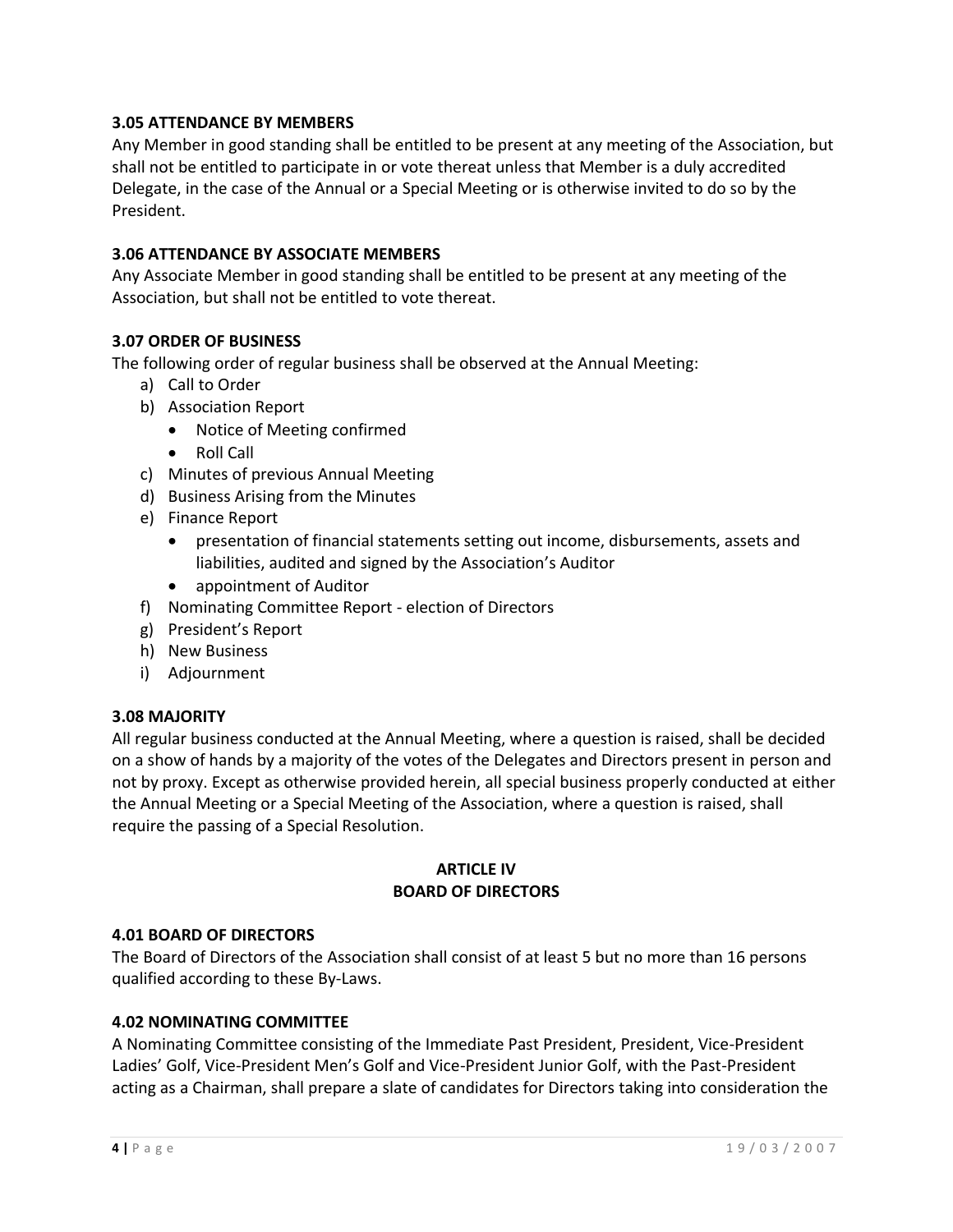number of vacancies to be filled and submit same to the Annual Meeting. Further nominations for the position of Director shall be provided to the Association in writing, signed by at least two Members, at least seven days prior to the date set for the Annual Meeting.

# **4.03 MEMBER CLUB REPRESENTATION**

No Member Club shall be represented by more than three Directors thereof on the Board of Directors.

## **4.04 TERM**

At the first Annual Meeting of the Association, there shall be not more than one half of the Directors elected for a period of two years and the balance elected for a period of one year. Thereafter each Director shall be elected for a period of two years.

## **4.05 MAXIMUM TERM**

A Director or Officer of the Association may be re-elected for consecutive terms but not to exceed an aggregate of ten consecutive years as an active Director or Officer.

## **4.06 MANAGEMENT**

The Board of Directors shall be responsible for the management of the property and affairs of the Association, and shall have the power to receive and disburse funds thereof, to execute contracts and instruments in writing in the name of the Association, subject to the provisions of the *Societies Act of Alberta,* to borrow money for the purpose of the Association, and more particularly and without any way limiting such general powers, shall arrange the venue and conditions of play for all tournaments, the amount of the entrance fees therefore and the purchase of prizes, and shall interpret the rules of golf and settle any dispute in connection with such tournaments or alternatively refer such interpretations or disputes to a standing committee delegated with this responsibility whose decision shall be final. The Board of Directors may delegate all or any part of the aforesaid powers and duties to individual Directors, Officers, an Executive Director, Standing Committees or Agents of the Association as the Board deems necessary.

# **4.07 QUALIFICATIONS**

Notwithstanding the provision of other By-Laws:

- a) Each Director or Officer shall serve in that capacity until that person's term has expired and that position has been filled.
- b) In the event of the resignation, death, disqualification, or removal of a Director, the Board of Directors may appoint that Director's replacement with someone willing to act as a Director, and such replacement shall continue as Director of the Association for the remainder of the term of the departed Director.
- c) No Director or Officer shall receive any remuneration from the Association unless such remuneration is authorized by Special Resolution of the Members; provided however Directors and Officers shall be entitled to receive reimbursement for reasonable expenses incurred on behalf of the Association upon presentation of vouchers for the same as prescribed by the Association.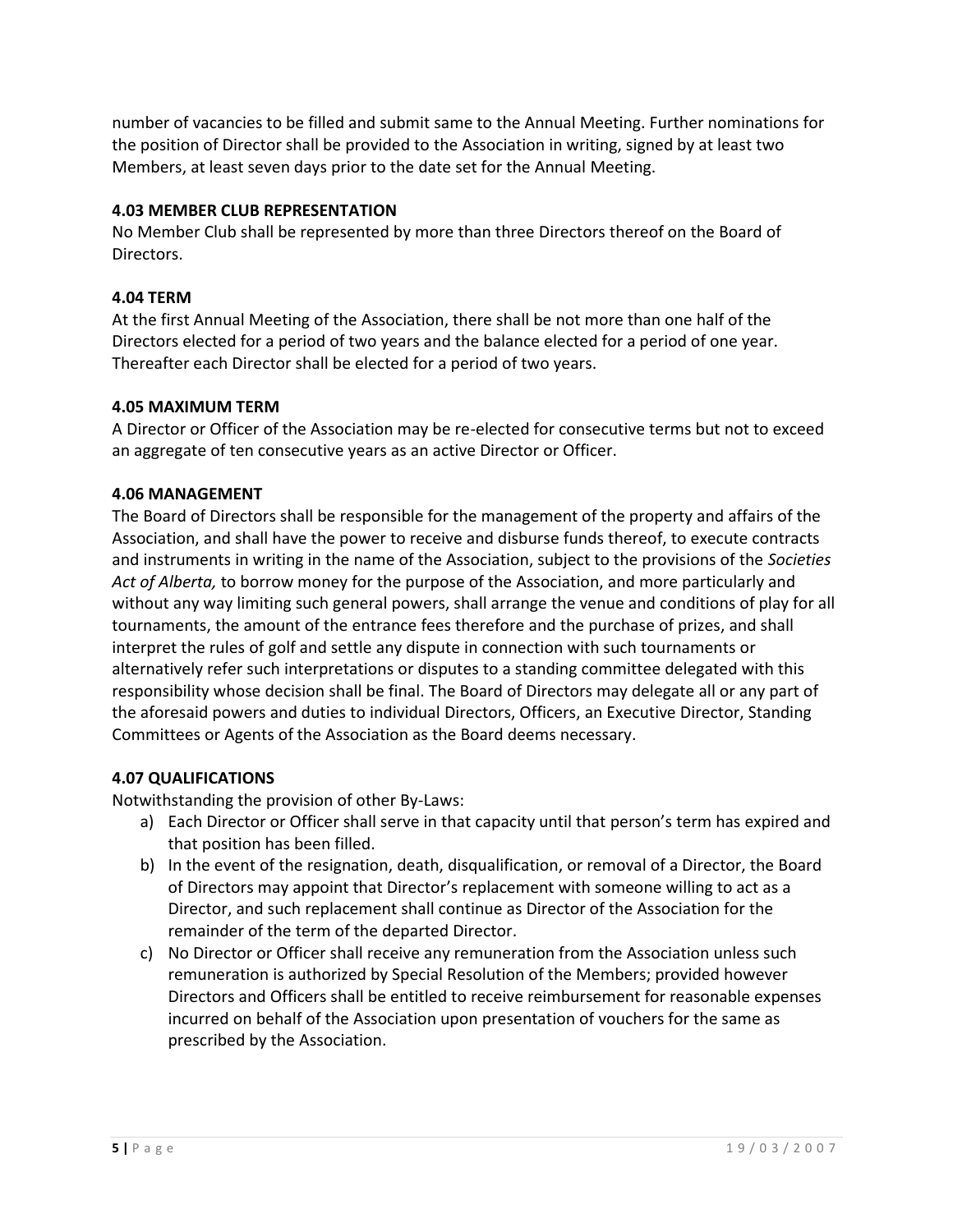### **4.08 REMOVAL**

The Association may, by resolution passed by at least 75% of the Board of Directors, remove any Director or Officer before the expiration of their term, and appoint another person to replace that person.

## **4.09 HONORARY LIFETIME DIRECTORS**

The Board of Directors shall have the power, from time to time, to appoint persons as Honorary Lifetime Directors of the Association in recognition of outstanding contribution to the work of the Association. Such Honorary Lifetime Directors may attend and participate in all meetings of the Association but shall not have a vote thereat.

## **ARTICLE V DIRECTORS' MEETINGS**

### **5.01 MEETINGS**

The Directors of the Association shall meet at least twice per year at the call of the President and shall have the right to attend, participate, and vote at all such meetings. Further, the Directors shall have the right to attend, participate and vote at all other meetings of the Association.

### **5.02 SPECIAL MEETINGS**

Special Meetings of the Board of Directors shall be held from time to time upon the call of the President or any six Directors, upon notice at least seven days before the date of the meeting; provided, if in the opinion of the President, the matter is of urgency, the President may call such meeting on such notice as the President may deem sufficient.

#### **5.03 MAJORITY**

Unless otherwise provided in these By-Laws, questions arising at any meeting of the Board of Directors shall be decided by a majority of votes and in the case of an equality of votes, the Chairman shall have an additional vote.

#### **5.04 QUORUM**

At a meeting of the Board of Directors, three Directors shall constitute a quorum.

#### **5.05 RATIFICATION**

A resolution of the Board of Directors may be passed without a meeting of such Board, provided such resolution is ratified or confirmed at the next meeting of the Board of Directors and such resolution shall have full force and effect to the same extent as if passed at a duly constituted meeting of such Board of Directors.

#### **5.06 TELEPHONE PARTICIPATION**

A Director or Officer may participate in a meeting of Directors or of the Executive Committee by means of telephone or other communication facilities that permit all persons participating in the meeting to hear each other.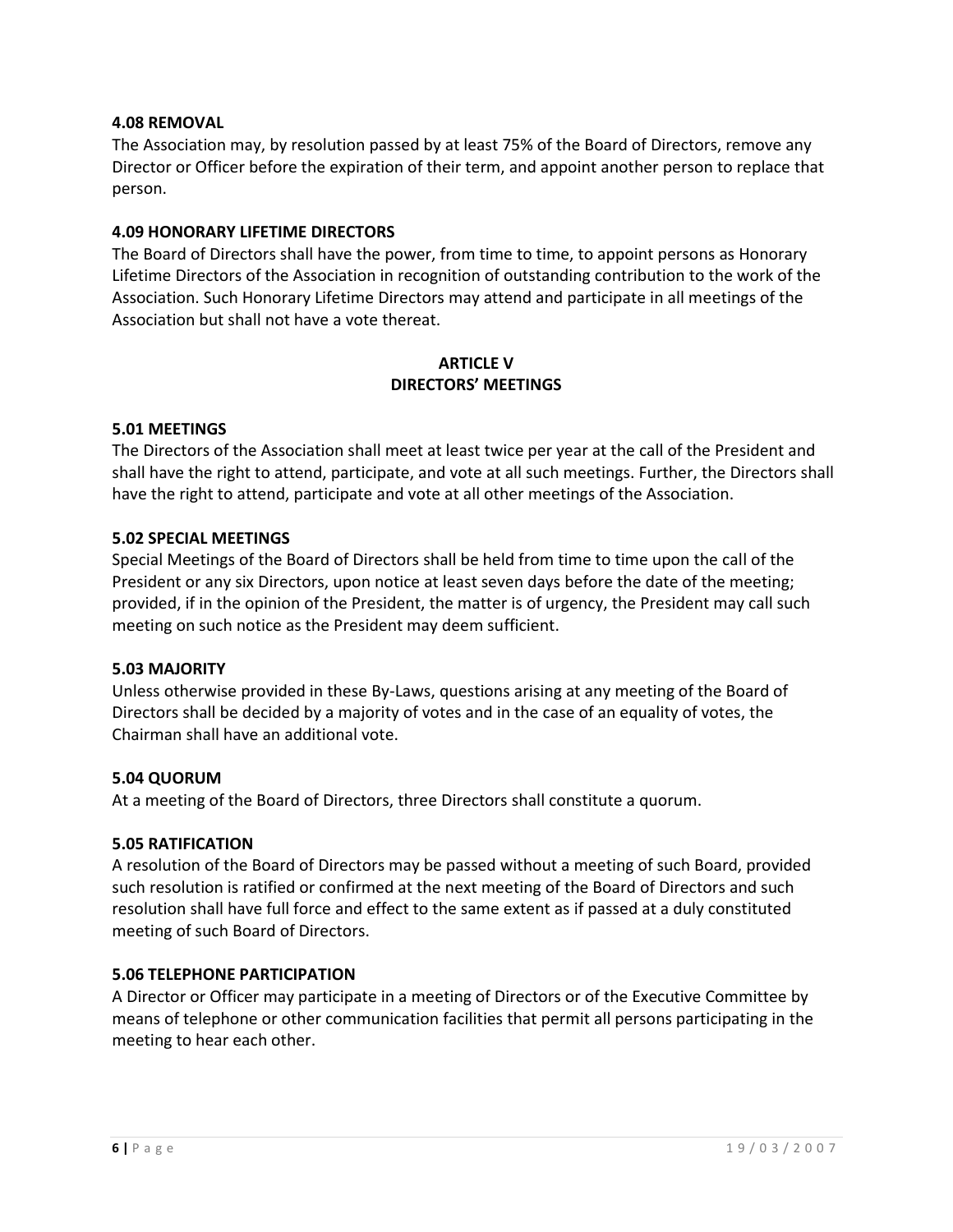## **5.07 WRITTEN RESOLUTION**

A Resolution in writing signed by all of the Directors or Officers entitled to vote on that Resolution is as valid as if it had been passed at a meeting of the Directors or the Executive Committee.

## **ARTICLE VI OFFICERS**

#### **6.01 LIST OF OFFICERS**

The Officers of the Association shall consist of:

- a) the Immediate Past President
- b) the President
- c) Vice-President Operations
- d) Vice-President Ladies' Golf
- e) Vice-President Men's Golf
- f) Vice-President Junior Golf
- g) the Secretary
- h) the Treasurer
- i) and other such Officers as the Directors shall from time to time appoint.

#### **6.02 POWERS**

The persons holding such offices, in addition to performing any duties assigned to them by the Directors, shall have such powers are usually incidental to such Officers and in particular, the powers hereinafter assigned to them by these By-Laws.

#### **6.03 ELECTION**

All Officers shall be elected by a majority of the Directors present at a Director's meeting which shall be called for that purpose. Should such a meeting not be held immediately after the Annual Meeting, the President shall call such a meeting within 60 days after the Annual Meeting. Such Officers as are elected shall hold office at the pleasure of the Directors for a period of one year or until replaced or re-elected by the Directors.

#### **6.04 QUALIFICATIONS**

- a) An Officer must be a Director of the Association.
- b) The Vice-President Ladies' Golf shall be a member of the Ladies division of a Member Club.
- c) The Vice-President Men's Golf shall be a member of the Men's division of a Member Club.
- d) The Vice-President Junior Golf shall be a member of the Association.

#### **6.05 PRESIDENT**

The President shall be the Chief Executive Officer of the Association and shall preside at all meetings of the Association, the board of Directors, and the Executive Committee, and shall have general supervision of the affairs of the Association. The President may attend any Standing Committee Meeting and is entitled to have a vote thereat.

#### **6.06 IMMEDIATE PAST-PRESIDENT**

The Immediate Past-President shall lend leadership to the Executive Committee.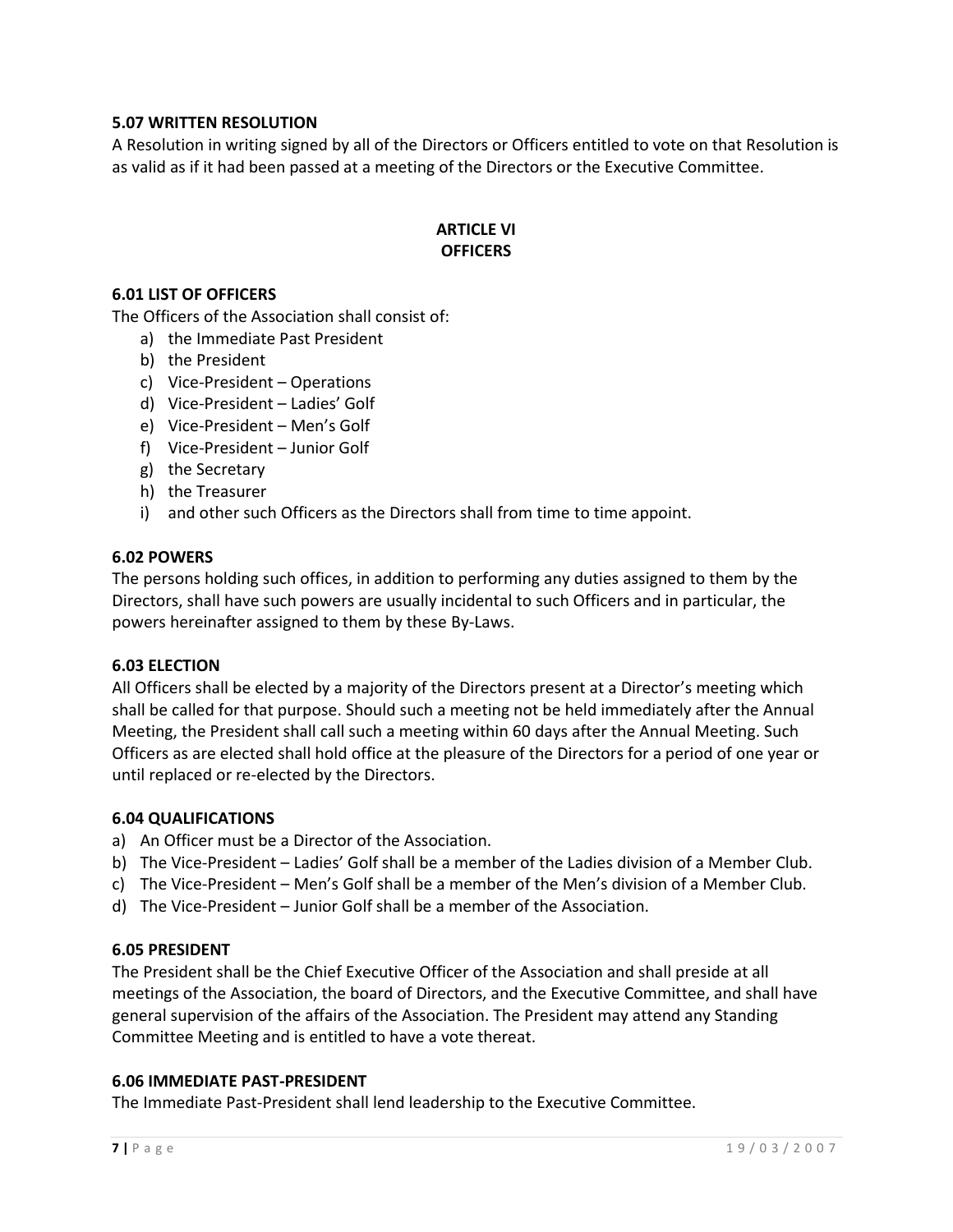# **6.07 VICE-PRESIDENT - OPERATIONS**

The Vice-President shall be vested with the powers and shall perform all the duties of the President in the event of that person's absence or disability and shall be Chairman of the Nominating Committee.

## **6.08 VICE-PRESIDENT – LADIES' GOLF**

The Vice-President – Ladies' Golf shall be responsible for the organization and implementation of programs and activities to promote Ladies' Golf including Ladies' Interclub events and tournaments.

### **6.09 VICE-PRESIDENT – MEN'S GOLF**

The Vice-President – Men's Golf shall be responsible for the organization and implementation of programs and activities to promote Men's Golf including Men's Interclub events and tournaments.

### **6.10 VICE-PRESIDENT – JUNIOR GOLF**

The Vice-President – Junior Golf shall be responsible for the organization and implementation of programs and activities to promote Junior Golf including Junior Interclub events and tournaments.

### **6.11 TREASURER**

The Treasurer shall be responsible and accountable for the funds and securities of the Association. That person shall present a full detailed account of the income and disbursements to the Executive Committee and Board of Directors whenever requested and shall prepare for submission to the Annual Meeting a duly audited statement of the income, disbursements, assets, and liabilities of the Association.

## **6.12 SECRETARY**

The Secretary shall record the minutes of all Association meetings and send copies of the minutes to all Directors. That person shall maintain the Association's records, conduct correspondence, issue notices to all meetings and maintain the names and post office addresses for all Member Clubs.

**6.13** A Director may hold more than one office concurrently.

## **ARTICLE VII EXECUTIVE COMMITTEE**

#### **7.01 FUNCTION**

The association shall have an Executive Committee consisting of the President, Vice-President Operations, Secretary and Treasurer of the Association who shall carry out the day-to-day business of the Association and shall report to and be fully responsible to the Board of Directors. The Executive Committee may exercise all powers and do all such acts and things as may be exercised or done by the Board of Directors, subject to any limitations, restrictions or directions that may be imposed or given by the Board of Directors.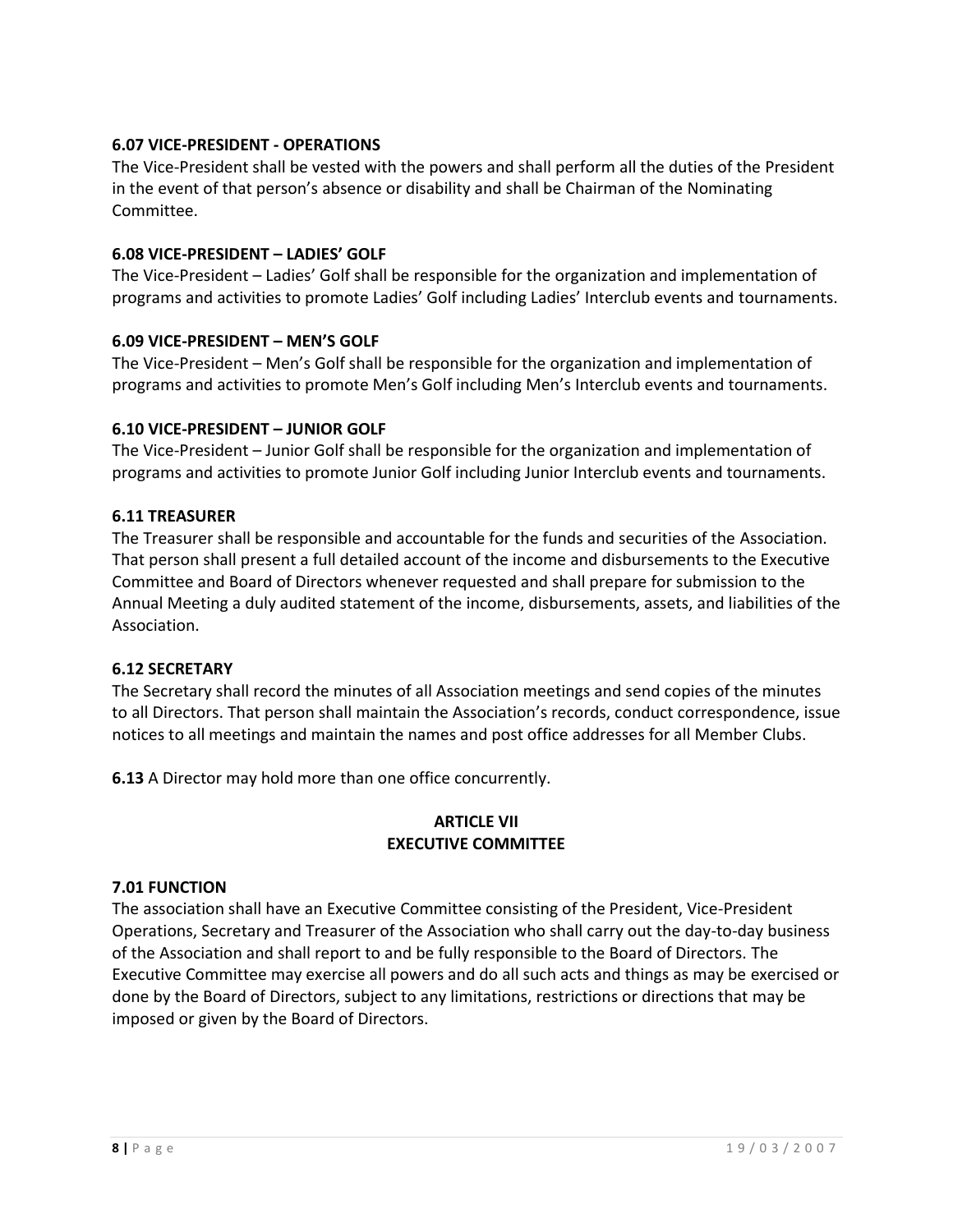## **7.02 MEETINGS**

The meetings of the Executive Committee shall be held at the call of the President or any two members of the Executive Committee provided that notice of the meeting shall be given on the same terms and conditions as that given to the Board of Directors for its meetings.

## **7.03 QUORUM**

At a meeting of the Executive Committee, more than 50% of the Officers shall constitute a quorum.

# **ARTICLE VIII COMMITTEES**

#### **8.01 APPOINTMENT**

The Board of Directors may, each year at its initial meeting following the Annual Meeting, appoint one or more Standing Committees each with a Chairman who shall be a Director. The Board of Directors shall have the authority to set committee duties and responsibilities and to add new committees or combine existing committees.

### **8.02 MEMBERSHIP**

Except as otherwise provided herein each member of a Standing Committee shall be chosen by the Chairman. It shall be the duty of the Committee Chairman to carry out that person's responsibility. Further, the Committee Chairmen will report to the Board of Directors when requested to do so.

# **ARTICLES IX CORPORATE MATTERS**

## **9.01 BANKING AND BORROWING**

A bank account or accounts shall be kept in the name of the association at such bank as may be determined by the Executive Committee. Any two of the Officers shall be authorized for and in the name of the Association to endorse and receive payment of all cheques promissory notes, bill of exchange and orders for payment of money which may belong or be payable to the Association**.** They shall be further authorized to negotiate with, or transfer to; such bank all of any such cheques, promissory notes, bill of exchange or orders for the payment of money**.** They may also draw cheques, drafts or orders for the payment of money on the account of the Association in such bank**.**  Any two Officers, upon being authorized by resolution of the Board, borrow funds on behalf of the Association and execute such promissory notes, loan agreements and other documents as required by the financial institution.

#### **9.02 YEAR END AUDITORS**

The books, accounts and records of the Association shall be audited each year by one or more duly qualified persons appointed by the Association for that purpose. A complete and proper statement of the standing of the books for the previous year shall be submitted by the Auditor to the Annual Meeting of the Association. The  $30<sub>th</sub>$  day of September in each year shall be the end of the fiscal year of the Association.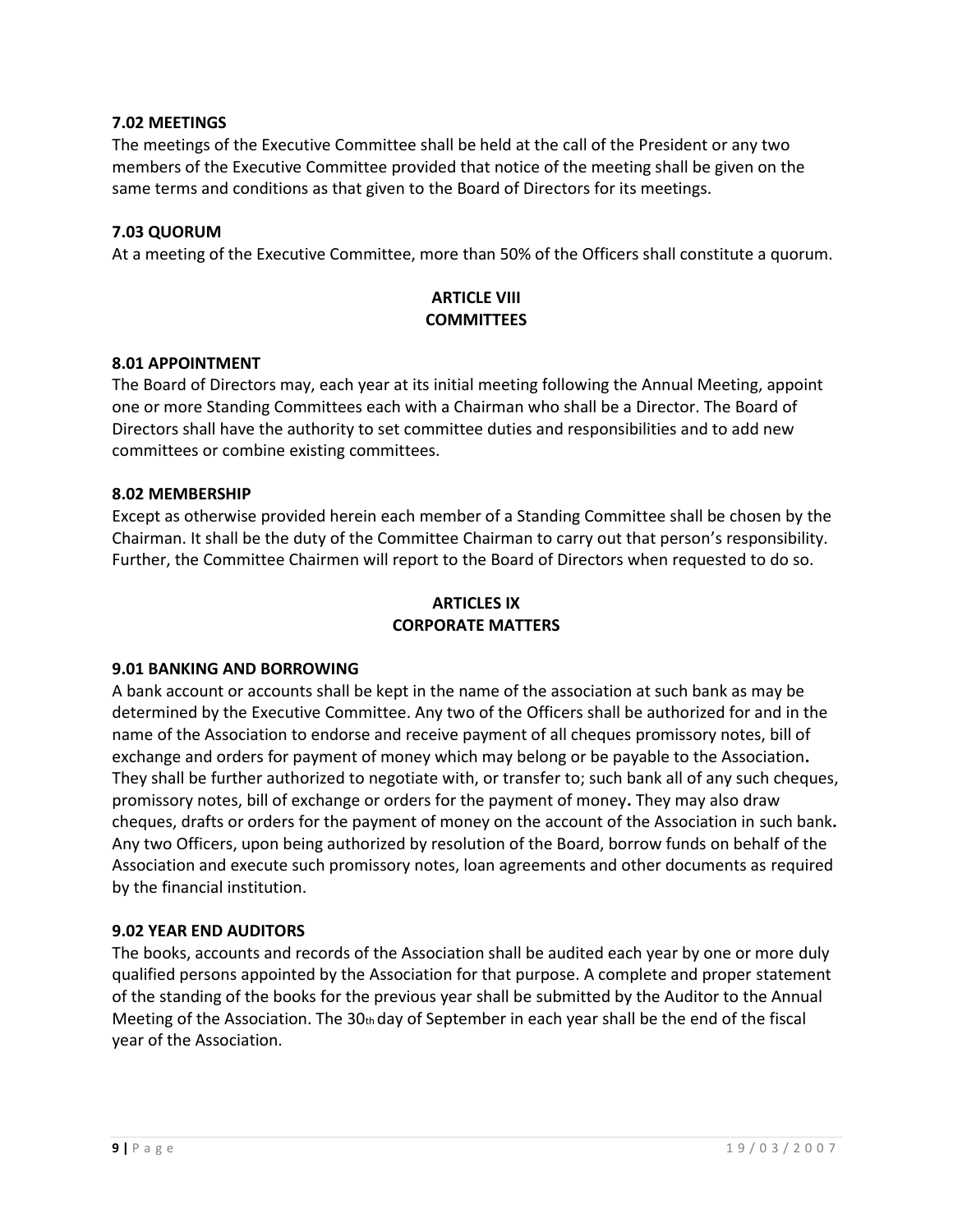### **9.03 SEAL**

The common seal of the Association shall not be affixed to any document of any description save by resolution of the Board of Directors. The seal shall be under the control of the Secretary and kept at the offices of the Association. Whenever the seal is affixed to a document it shall be authenticated by the signature of any two of the Officers.

### **9.04 BOOKS AND RECORDS**

The Executive Committee shall see that all necessary books and records of the Association required by the By-Laws of the Association or by any applicable statute of law are regularly and properly kept. The books and records of the Association may be inspected by any Member of the Association at the Annual Meeting provided for herein, or at any time upon giving reasonable notice and arranging a time satisfactory to the Officers having charge of the same. Each Director or Officer shall at all times have access to such books and records.

#### **9.05 AMENDMENT OF BY-LAWS**

The By-Laws of the Association shall not be rescinded, altered, or added to except by Special Resolution of the Association.

### **9.06 COMPLAINTS AND DISPUTES**

All complaints or disputes from Member Clubs of the Association shall be decided by those Directors who are in no way connected with the Member Club involved.

### **9.07 INDEMNIFICATION**

Subject to the provisions of applicable legislation, the Directors and Officers for the time being of the Association, and their heirs, executors, and administrators shall be indemnified out of the assets of the Association from and against all actions, proceedings, costs , charges, losses, damages and expenses, which they or any of them shall or may incur or sustain by reason of any act done or omitted in or about the execution of their duty in their respective offices, trusts or agency. No such Director or Officer shall be answerable for the acts, receipts, neglects or defaults of any other Director or Officer; for joining in any receipt or other document for the sake of conformity; for the solvency or honesty of any person or corporation with whom any moneys or effects belonging to or due to the Association may be lodged or deposited for safe custody or for any other loss or damage due to such cause as aforesaid or which may happen in or about that person's office; provided always that the Director or Officer shall have exercised that person's power and discharged that person's duties honestly, in good faith and in the best interests of the Association, and in connection therewith, has exercised the degree of care, diligence and skill that a reasonably prudent person would exercise in comparable circumstances.

## **9.08 CONFLICT OF INTEREST**

A Director or Officer of the Association who is a party to, or is a Director or Officer of or has a material interest in any corporation that is a party to, a material contract or proposed material contract with the Association shall, at the time and in the manner provided by the applicable legislation, disclose in writing to the Association or request to have entered in the Minutes of the Directors the nature and extent of that person's interest. Subject to disclosure in accordance with the above, no Director or Officer shall be disqualified by reason of that person's office from contracting with the Association either as a Vendor, Purchaser of otherwise, nor shall any contract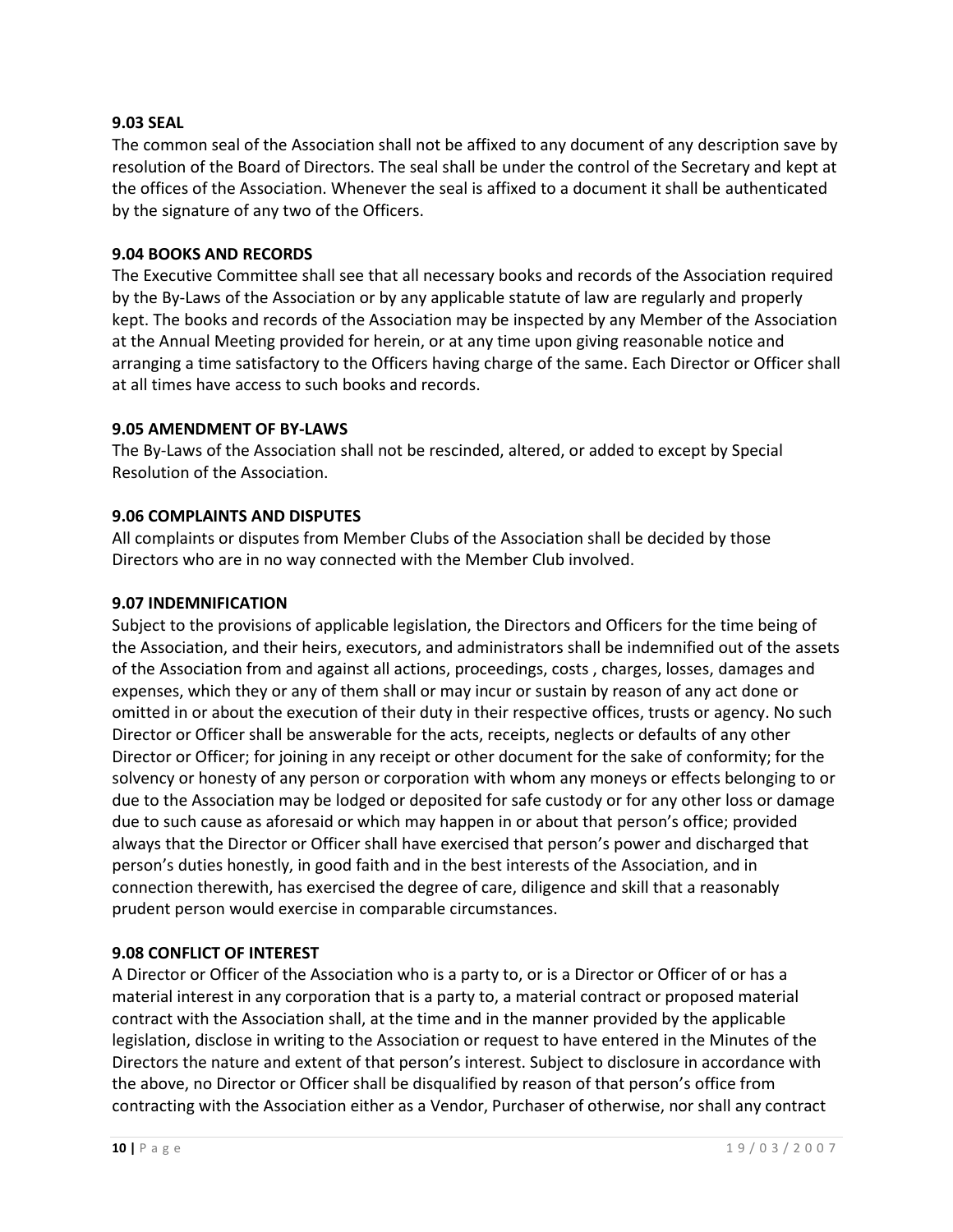or arrangement entered into by or on behalf of the Association in which any Director or Officer shall be in any way interested, be avoided; nor shall any Director or Officer so contracted or being interested, be liable to account to the Association for any profit realized from any such contract or arrangement by reason of such Director holding that office or the fiduciary relationship there created. In voting upon any contract in which a Director has an interest, that Director shall absent himself from the room during the deliberation and voting upon the motion to accept or reject the contract.

# **9.09 NOTICE**

Whenever under the provisions of these By-Laws any notice is required to be given by mailing such notice shall be sufficiently given if deposited in a post office or public letter box in a postage paid wrapper addressed to the addressee at the addressee's address as the same appears upon the books of the Association. Notice may also be given by telephone transmission of a facsimile or electronic mail of the notice to the facsimile phone number or electronic mail address of the addressee as the same appears upon the books of the Association, in which case the date of receipt of such notice shall be deemed to be the same business day as successful transmission. A notice so served by post in a postage paid wrapper shall be deemed to be served on the day when the same is deposited in a post office or public letter box as aforesaid. The accidental omission to give notice to or the non-receipt of notice of a meeting by any addressee shall not invalidate the proceedings at any meeting.

# **ARTICLE X TOURNAMENTS**

#### **10.01 RULES**

All competitions held under the jurisdiction of the association shall be played strictly in accordance with the rules of the game as approved by the Royal Canadian Golf Association, with such local rules as are in force on the course over which the competition takes place and with such modification as the tournament committee appointed for such competition, may from time to time adopt.

## **10.02 ENTRIES**

All entries for any match or competition are subject to the approval of the tournament committee appointed for such match or competition.

## **10.04 ENTRANCE QUALIFICATIONS**

The tournaments of the Association shall be open to all golfers who have qualified, are exempt from qualification, or have met the terms and conditions required for the specific tournament as set by the Association. Membership with a Member Club is not a condition, provided that such golfers belong to a regularly organized golf club which is affiliated with some properly constituted golf association and whose handicap factor conforms to the restrictions set by the tournament committee established for each particular tournament. Priority shall be given to entrants belonging to Member Clubs.